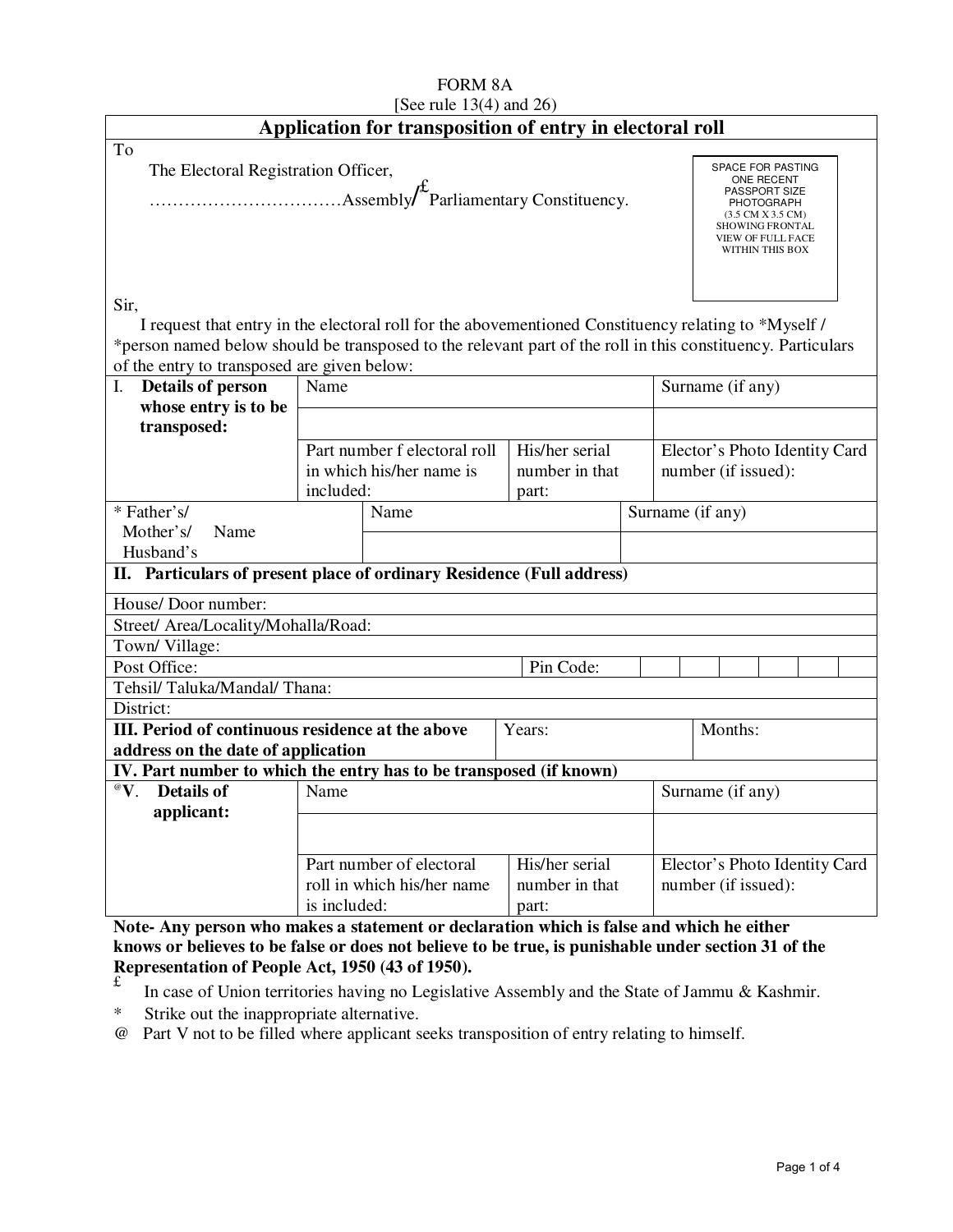# **VI. Declaration**

I hereby declare that the facts and particulars mentioned above are true to the best of my knowledge and belief.

Place: Date: Date: **Signature or thumb impression of the applicant** 

Please give your mobile number / E-mail I.D(Optional)/………………………………………………………………………

| Details of action taken                                              |  |  |  |  |  |
|----------------------------------------------------------------------|--|--|--|--|--|
| (To be filled by Electoral Registration Officer of the constituency) |  |  |  |  |  |
|                                                                      |  |  |  |  |  |
|                                                                      |  |  |  |  |  |
| in the electoral roll in Form 8A has been acepted*/rejected*.        |  |  |  |  |  |

Detailed reasons for \*acceptance or \*rejection [under or in pursuance of rule 26(4)\*].

Place: Signature of (Seal of the Electoral Date: Electoral Registration Officer Registration Officer

\* Strike out the inappropriate alternative.

**Remarks of the field level officers (e.g. BLO, Designated Office, Supervisory Officers)**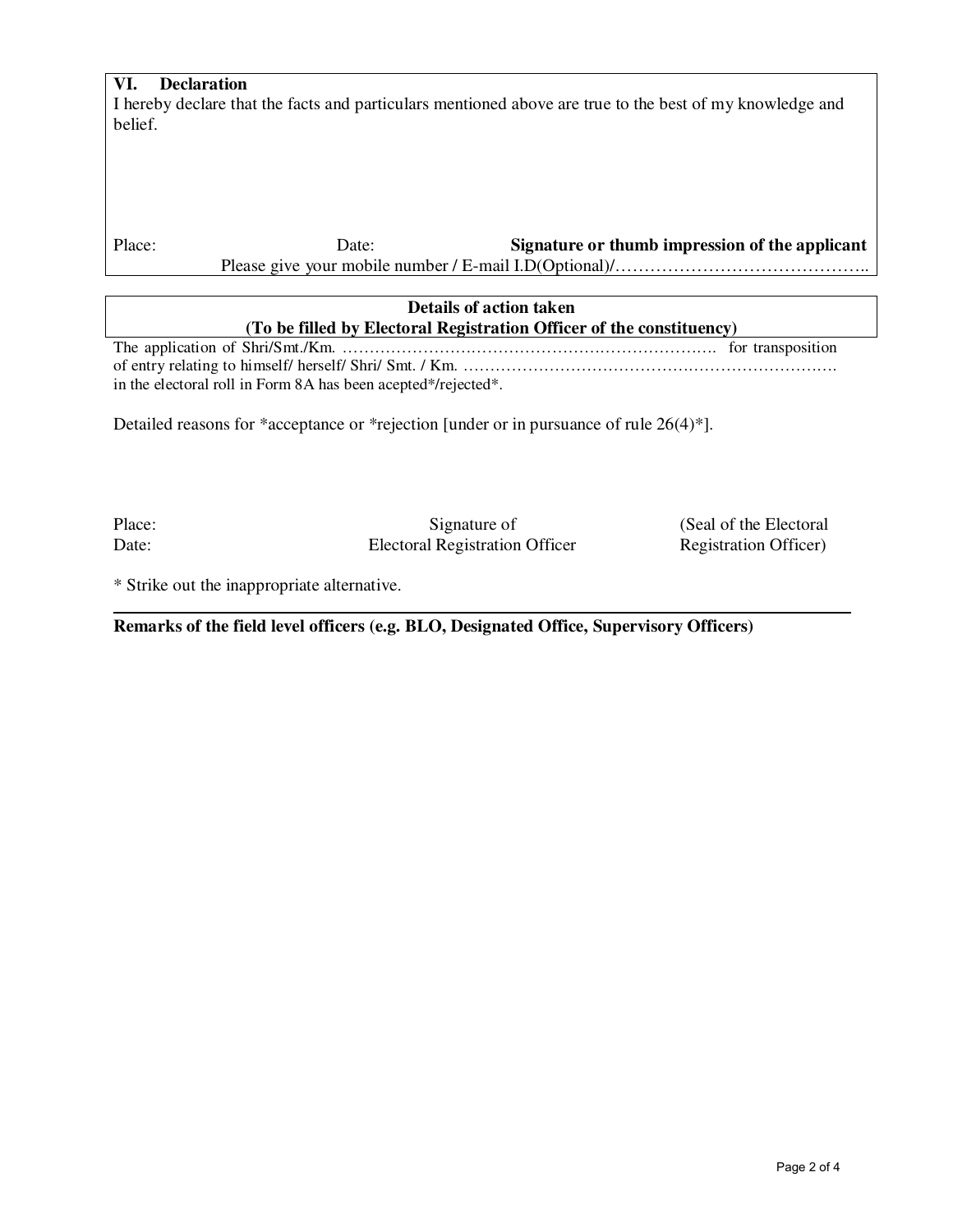[[**This page should be thick enough so that it does not get mutilated /damaged in postal transit**] ]

| <b>Intimation of action taken</b><br>(Section-II of the page is to be filled by Electoral Registration Officer of the constituency and to be |                                                                                                                |  |  |  |  |  |
|----------------------------------------------------------------------------------------------------------------------------------------------|----------------------------------------------------------------------------------------------------------------|--|--|--|--|--|
|                                                                                                                                              | posted to the applicant on the address as given by the applicant in Section-I)                                 |  |  |  |  |  |
|                                                                                                                                              |                                                                                                                |  |  |  |  |  |
|                                                                                                                                              | Section-I                                                                                                      |  |  |  |  |  |
|                                                                                                                                              | Postage Stamp to be<br>affixed by the<br><b>Electoral Registration</b><br>Authority at the time<br>of dispatch |  |  |  |  |  |
| The application in Form 8A of                                                                                                                |                                                                                                                |  |  |  |  |  |
| **Shri/ Shrimati/ Kumari                                                                                                                     |                                                                                                                |  |  |  |  |  |
| ** (Full address)                                                                                                                            |                                                                                                                |  |  |  |  |  |
| House/Door number:                                                                                                                           |                                                                                                                |  |  |  |  |  |
| Street/ Area/Locality/                                                                                                                       |                                                                                                                |  |  |  |  |  |
| Mohalla/Road:<br>Town/Village:                                                                                                               |                                                                                                                |  |  |  |  |  |
| Post Office:                                                                                                                                 | Pin Code:                                                                                                      |  |  |  |  |  |
| Tehsil/Taluka/                                                                                                                               |                                                                                                                |  |  |  |  |  |
| Mandal/Thana:                                                                                                                                |                                                                                                                |  |  |  |  |  |
| District:                                                                                                                                    |                                                                                                                |  |  |  |  |  |
| ** To be filled in by the applicant.                                                                                                         |                                                                                                                |  |  |  |  |  |
|                                                                                                                                              |                                                                                                                |  |  |  |  |  |
|                                                                                                                                              | Section-II                                                                                                     |  |  |  |  |  |
| has been—                                                                                                                                    |                                                                                                                |  |  |  |  |  |
|                                                                                                                                              |                                                                                                                |  |  |  |  |  |
|                                                                                                                                              |                                                                                                                |  |  |  |  |  |
|                                                                                                                                              |                                                                                                                |  |  |  |  |  |
|                                                                                                                                              |                                                                                                                |  |  |  |  |  |
| Date                                                                                                                                         | Electoral Registration Officer.                                                                                |  |  |  |  |  |
|                                                                                                                                              |                                                                                                                |  |  |  |  |  |
|                                                                                                                                              |                                                                                                                |  |  |  |  |  |
|                                                                                                                                              |                                                                                                                |  |  |  |  |  |
|                                                                                                                                              | <b>Receipt for application</b>                                                                                 |  |  |  |  |  |
|                                                                                                                                              |                                                                                                                |  |  |  |  |  |
| Date                                                                                                                                         | Signature of the officer receiving the application<br>on behalf of the Electoral Registration Officer          |  |  |  |  |  |
|                                                                                                                                              |                                                                                                                |  |  |  |  |  |
| ** To be filled in by the applicant.                                                                                                         |                                                                                                                |  |  |  |  |  |